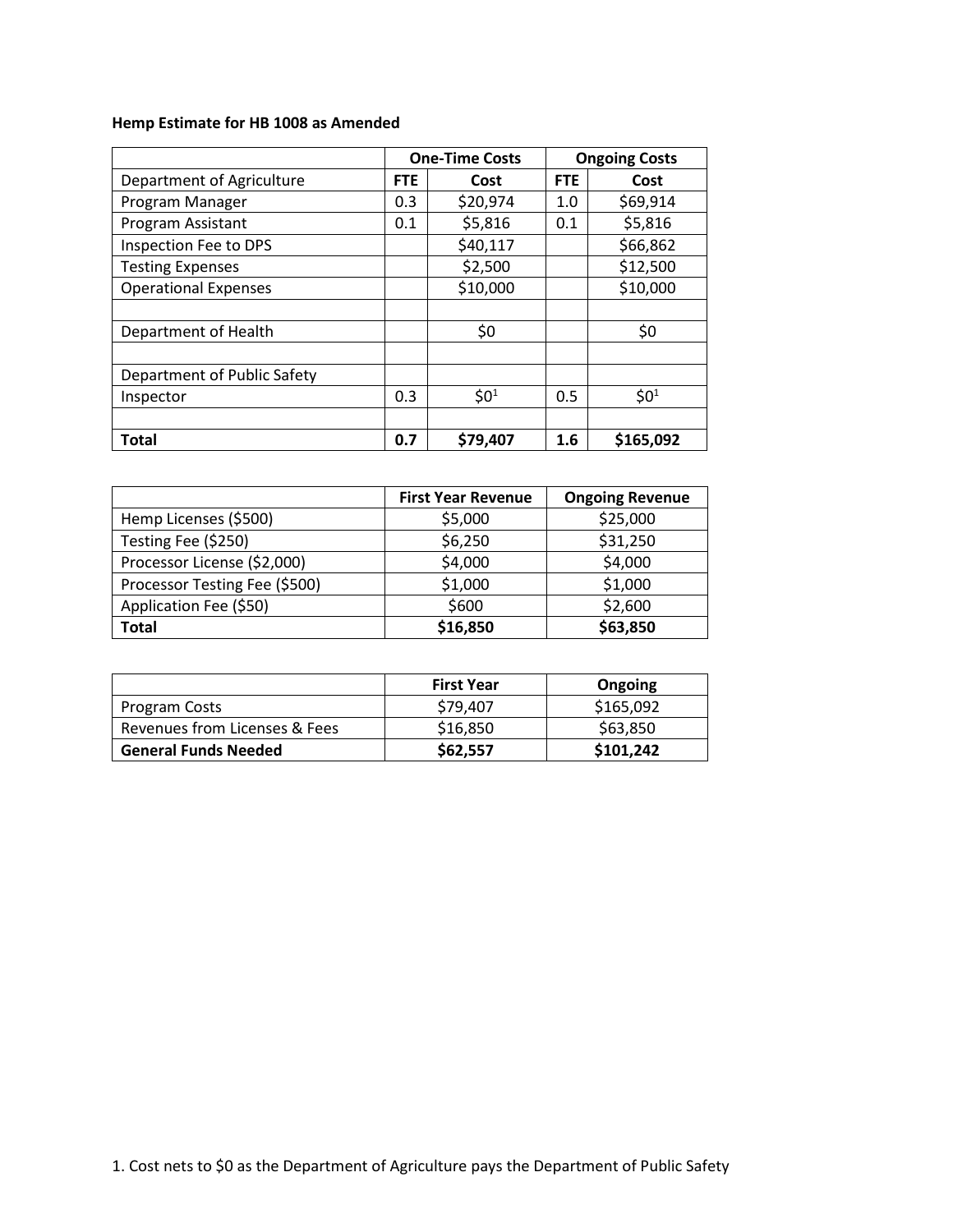#### **HB 1008 as Amended Fiscal Estimate**

#### Department of Agriculture

When reviewing the industrial hemp programs in North Dakota, Montana, and Nebraska, it is estimated the program will require one additional FTE to help manage the program. Currently, the South Dakota Department of Agriculture (SDDA) utilizes several program managers who administer one or multiple programs, including the pesticide, apiary, and seed programs. An additional program manager would be necessary to provide oversight of the program, write policies and procedures, maintain responsibility over the state plan, and provide final approval for licenses. It is estimated that the position would cost \$20,974 the first year and \$69,914 in ongoing salary and benefits.

SDDA reports that 3.0 FTE in administration are used to help process the majority of the agency's regulatory licenses, with the program manager providing the final determination on applications. This accounts for over 4,000 licenses annually. Due to the small number of estimated hemp licenses, it is estimated that 0.1 FTE will be needed to process hemp applications, which would cost \$5,816 the first year and on an ongoing basis.

The Department of Public Safety (DPS) is required to conduct the inspections for SDDA under HB 1008. Based on data from other states, it is estimated that 0.5 of existing FTE would be needed for inspecting industrial hemp. Using an hourly rate of \$64.29, the rate DPS charges for inspections, the cost to SDDA would be \$40,117 the first year and \$66,862 thereafter.

Using an average of 2.5 varieties of hemp per grower based on data from other states, the program will have an estimated \$2,500 in sample testing expenses for 25 tests, using a cost of \$100 per sample. For subsequent years, the testing cost is estimated to increase to \$12,500 for 125 tests. These costs would be covered by the testing fee assessed to users as a part of the hemp licenses.

Under HB 1008, if samples are found to violate the requirements for the program, the crops will be confiscated and destroyed at cost to the owner, so there are no estimated expenses to SDDA.

In addition to the FTE, there is an estimated \$10,000 in operating expenses, including industrial hemp promotional and informational materials, sampling materials, and licensing software. The total estimated cost to SDDA is \$79,407 in the program's first year and \$165,092 thereafter.

#### Department of Health

Both Nebraska and North Dakota contract with an outside laboratory to test industrial hemp samples at an average cost of \$90 per sample. The Department of Health (DOH) estimates that, even with the additional equipment and staff, the cost per sample would not be less than contracting out the service. As referenced above, it is estimated that there will be no cost to DOH if South Dakota uses an outside lab. Additionally, since the testing will be contracted, there will not be a need for increased storage or FTE.